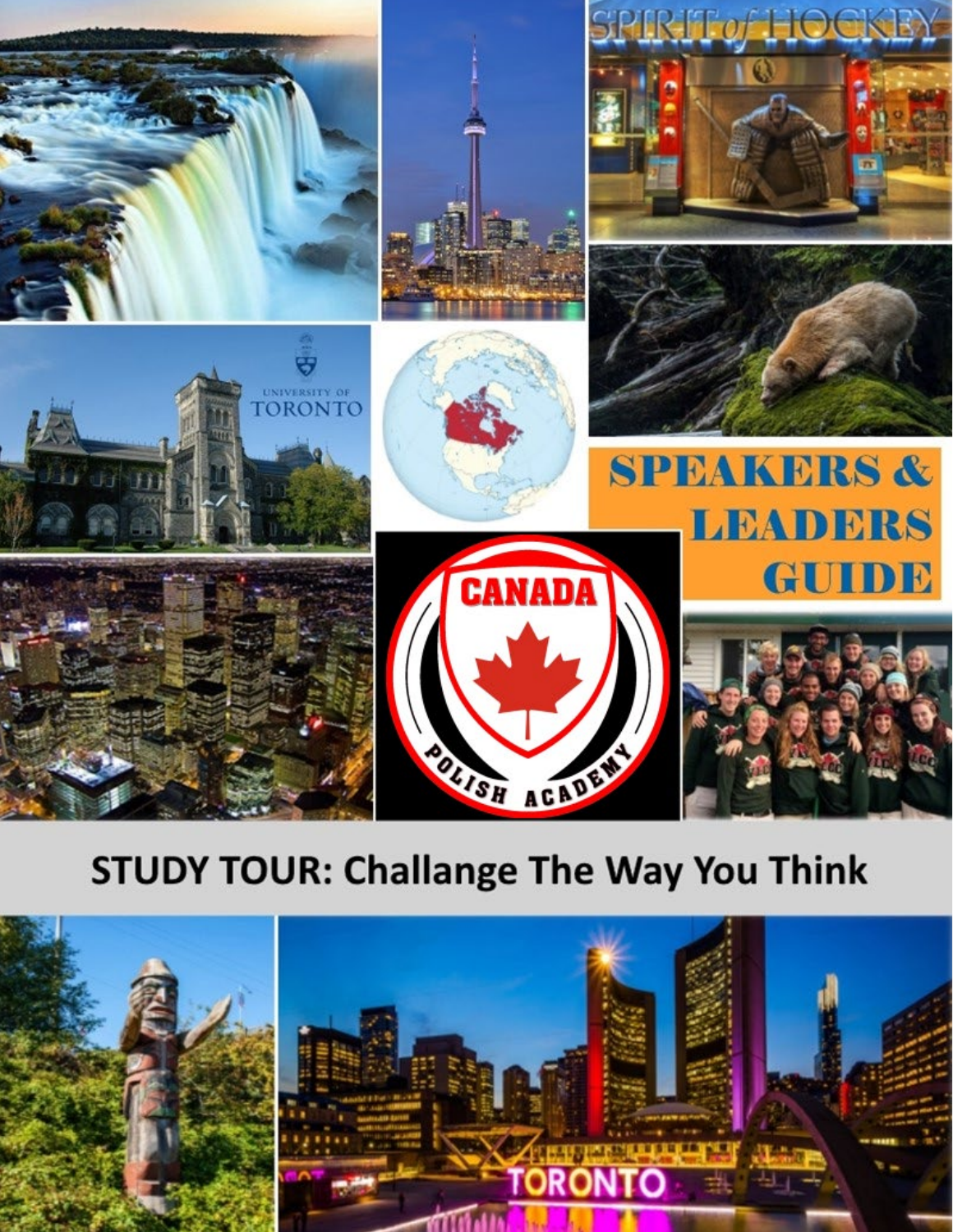# **Canada Study Tour 2022 Guide to Speakers**



# **Alina Deja (Polish Academy of Canada)**

She is a passionate Canadianist, energetic English Coach Confidence, Positivity Purveyor, and Passionate Home Cook. I have Silesian-Polish roots, fell in love with Canada, and currently I live in Berlin with my husband where I enjoy the German cultural diversity and share the Canadian values. Her mission is to inspire and empower today's young Europeans to leave a positive impact on our world through their involvement in leadership exchanges. She also dedicates herself to strengthening EU-Canada bilateral relations, by developing multilateral applied educational projects in areas of common interest for both Europe and Canada.



# **Ian Tyson – Youth Speaker, Co-Organizer of PAC Tour 2022 and PAC advisor, Director of Corporate and Community YLCC**

Since his very first show in 1989, Ian Tyson has strived to entertain and inspire people across North America with his unique brand of "Comedy with a Message". Ian's passion is always on full display during his presentations, with high energy, humour and heartwarming relatable stories of overcoming obstacles and making a difference in the lives of others. An author, award-winning stand-up comic, master story-teller and insightful entertainer, Ian has

performed for millions of people at the middle school, high school, college/university level and corporate clients in his career across the continent and around the world. His keynotes have been creating positive change for hundreds of thousands of people every year.

A 2009 winner of the "Leader of Distinction" Award, Ian served for 4 years on the Board of Directors for the Canadian Student Leadership Association and was a co-founder of Youth Leadership Camps Canada.

Ian's book, "Hooray for Everything! The Optimist Manifesto" is a collection of motivational stories, tips, and rants and has been well received across the continent.

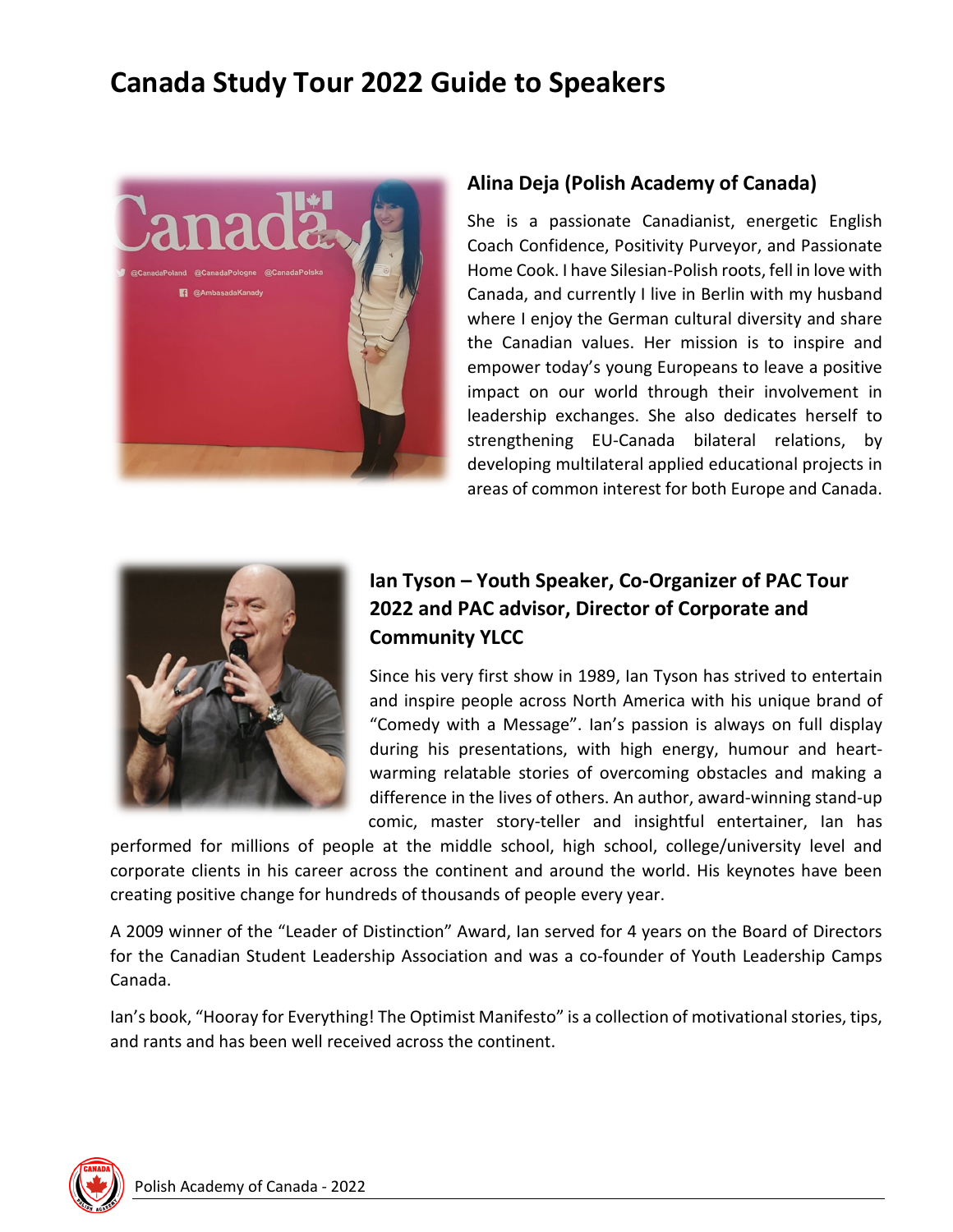



# **Stu Saunders - Youth Speaker, Founder of YLCC in Canada**

 Since 1991 Stu has been traveling North America delivering inspirational and hilarious speeches to over 2 million people in every province, the Yukon, across Europe and over 40 American states. In 2005, Stu was awarded the Canadian Leader of Distinction award recognizing him for his contributions to youth leadership in Canada. In 1999 he was tagged as one of North America's funniest young comedians. Stu also has been named one of the top 30 leadership trainers and facilitators in the world, a list that includes Stephen Covey, Robin Sharma and Tony Robbins. Stu Saunders is the founder and owner of Youth Leadership Camps Canada (YLCC), a summer camp and 2 full service leadership training centers. Stu runs the largest multi day leadership conference

in Canada, the Ontario Student Leadership Conference (OSLC). In 2006 Stu partnered with Robin Sharma who is the founder of one of the worlds most recognized leadership development firms; Sharma Leadership International. Stu has been known for his ability to inspire and connect with the youth and he strives to provoke positive change. He exudes courage and strength with his persona and somehow targets the true inner self within all those that he interacts with.

#### **That's right, not yesterday or some future day, but TODAY!**

Too often people of ALL ages wait for something to happen before they decide to make a change or a choice. Stu's keynote program challenges us with powerful examples of people who seize today. His true-life stories are hilarious, thoughtful and full of adventure. Stu encourages his audiences to stop worrying about what they look like amongst their friends and co-workers. He encourages them to start living each day, each hour, each minute, and each second to the fullest!



#### **Carla Cuglietta**

**Carla Cuglietta** is a Canadian born educator, consultant, humanitarian and keynote speaker. Over the last 22 years she has been involved in global projects in several countries around the world, all aimed at teaching youth about building a better life through personal leadership. Carla is the Executive Director and Co-founder of YoungLeaders.World, an international non-profit organization with the aim to help young people understand that leadership is a mindset, not a status, and that mindset is possible for all. To date, she has trained over 12,000 youth worldwide and has spoken to tens of thousands more through her speaking tours. Carla has been awarded the

Canadian Prime Minister's Certificate of Achievement and the University of Alberta Alumni of Distinction for her work in engaging youth in Canada. In addition, she has been awarded the YWCA Woman of Distinction and the Lions Club International Humanitarian Award for her leadership and humanitarian work around the world.

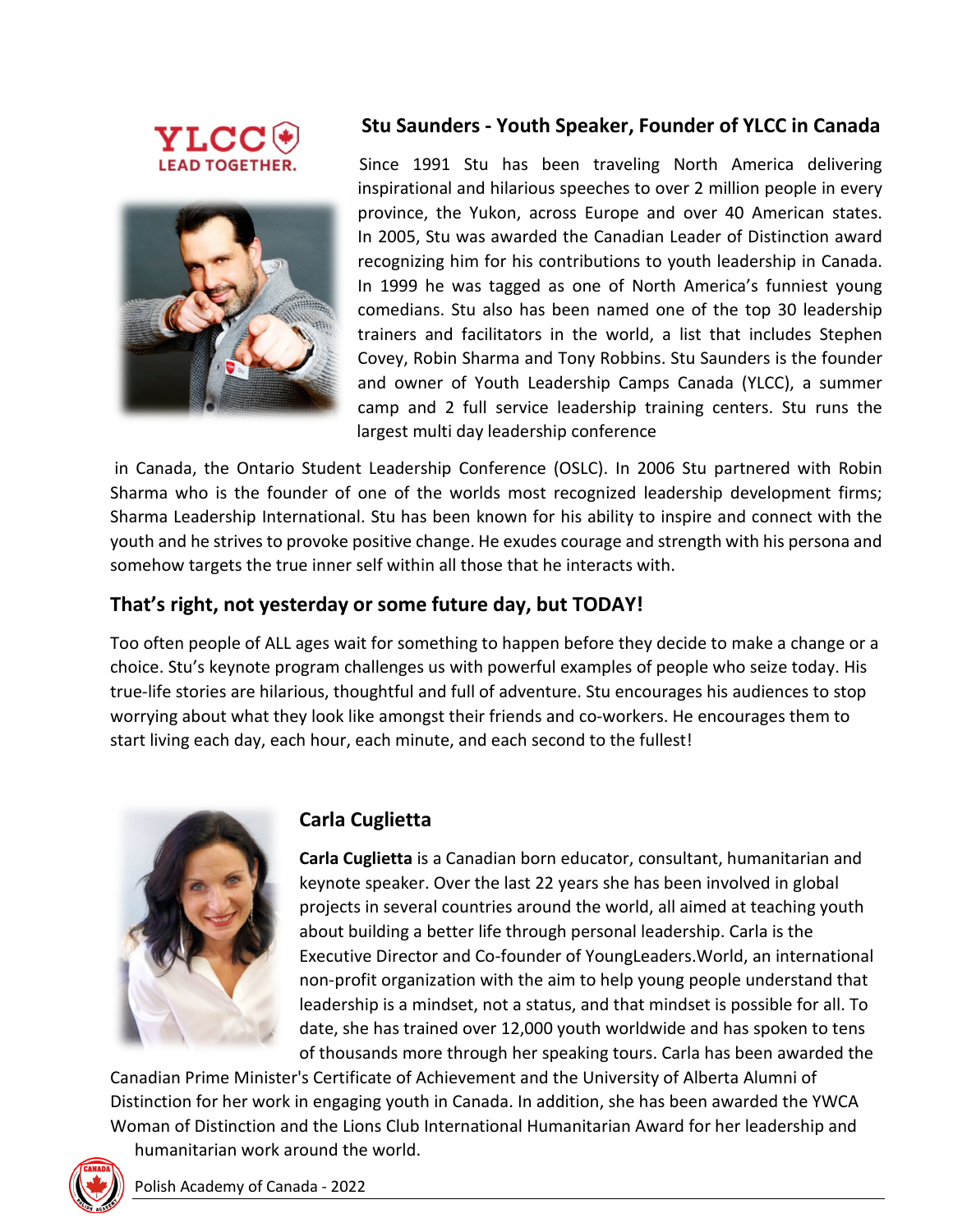

#### **Tyler Waye**

Tyler Waye is a career strategist, leadership consultant, author, agitator of those on autopilot, green tea drinker, athlete and keynote speaker. Tyler speaks around the world and consult globally, having worked with numerous private, not-for-profit and public sector organizations. His body of work includes: leadership, the future of work, and strategies for change. Tyler is the author of the author of the book, "I Went To School That Long For THIS?!" He is the co-founder of YoungLeaders.World, a global non-profit helping young people understand leadership. Tyler holds a Master of Arts degree in Leadership. He has been a long time instructor with Executive Education at

the University of Alberta, and he is the host of the 10,000 Days docu-series. Tyler currently work as an executive at one of the biggest YouTube media outlets in the world.



#### **Lois Harder**

Louis Harder is the Dean of Social Sciences at the University of Victoria. She is committed to creating opportunities for engaging conversations about leadership. Before starting this new role, Lois was the Principal at the Peter Lougheed Leadership College at the University of Alberta for 3 years. Lois holds a PhD in Political Science and Government. As an academic, Lois' research and teaching focuses on citizenship law, social policy and the complexities of birthright citizenship. In 2014, Lois was the Eccles Centre Visiting Canadian Fellow in North American Studies at the British Library and a Visiting Scholar at the University of Kent Centre for Law, Gender and Sexuality in March 2015. She

also held a Fulbright Professorship at the University of Hawaii (2008). Together with her former student Michelle Thomarat, Lois was awarded the Jill Vicker's Prize from the Canadian Political Science Association for her work. In addition to her academic work, Lois is an avid amateur musician, playing violin in a piano trio and violin and viola in an early music ensemble.



# **Dr Curtis Clarke**

Curtis Clarke served as the Deputy Minister for Education and PostSecondary Institutions in Alberta, Canada for 6 years. He has held a variety of public service leadership positions including associate deputy solicitor general, assistant deputy minister and executive director. He helped design and implement national and international models of competency-based curriculum design and delivery as a founding member of the INTERPOL Group of Experts in Training, as president of the Canadian Association of Police Educators, and as a board member of the National Police Sector Council. He holds a PhD in sociology from York University,

has a leadership certificate from Cornell University, and has completed an executive program in public policy from the Harvard Kennedy School. Curtis currently works in leadership development and consulting.